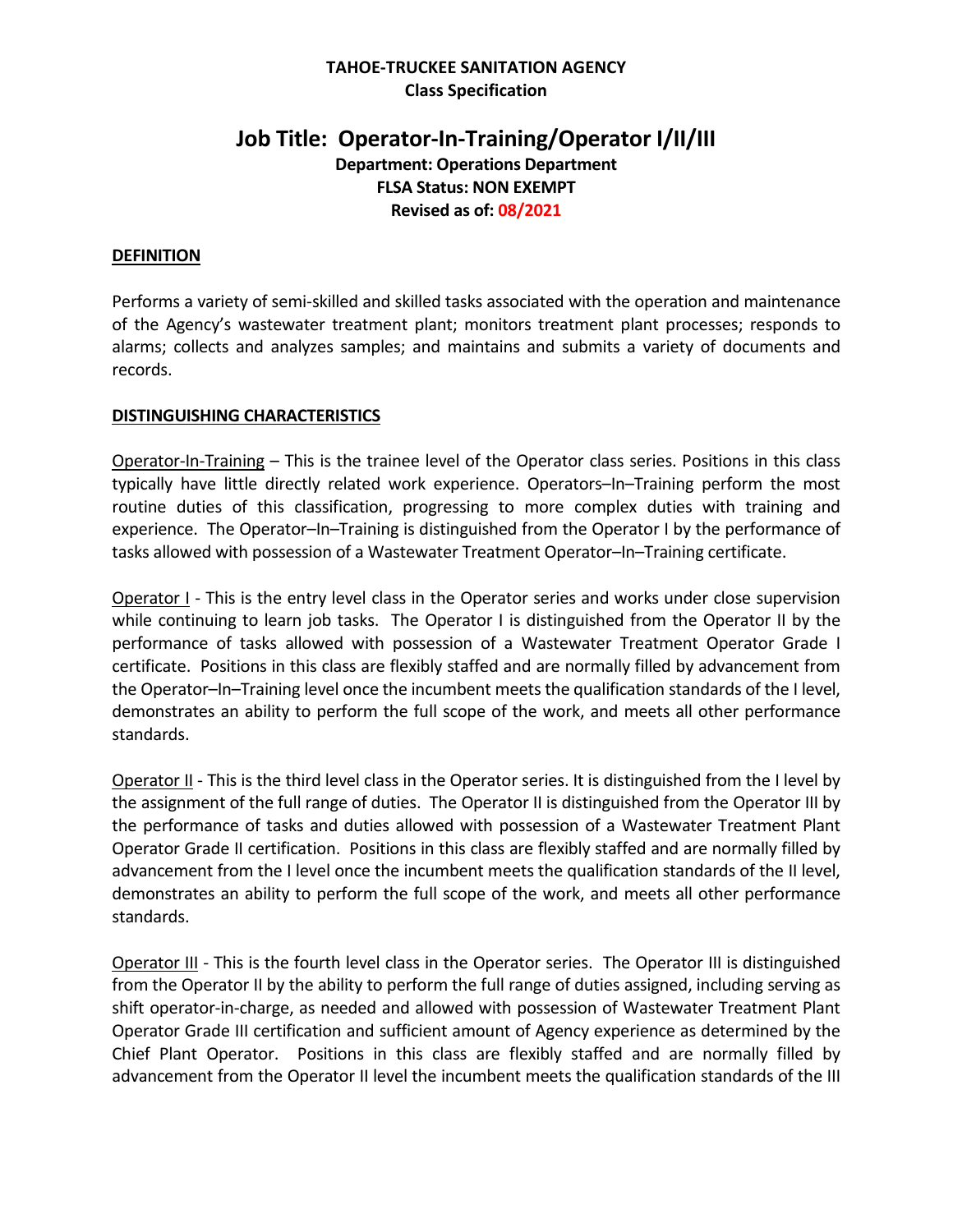level, demonstrates an ability to perform the full scope of the work, and meets all other performance standards.

#### **SUPERVISION RECEIVED AND EXERCISED**

## Operator-In-Training

Reports directly to, and receives immediate supervision from an Operations Shift Supervisor, or designee and may receive technical and functional supervision from an Operator III who is serving as shift operator-in-charge.

### Operator I

Reports directly to, and receives immediate supervision from an Operations Shift Supervisor, or designee and may receive technical and functional supervision from an Operator III who is serving as shift operator-in-charge.

## Operator II

Reports directly to, and receives general supervision from an Operations Shift Supervisor, or designee and may receive technical and functional supervision from an Operator III who is serving as shift operator-in-charge.

## Operator III

Reports directly to, and receives general supervision from an Operations Shift Supervisor, or designee. May provide technical and functional supervision to less certified Operators and assumes the role of operator-in-charge as needed.

**EXAMPLES OF DUTIES (for all Operator levels):** *the duties specified below are representative of the range of duties assigned to this class and are not intended to be an inclusive list.*

- Collects, processes and performs laboratory tests in accordance with Agency Quality Assurance Manual, including retrieving wastewater, sludge and/or dry samples.
- Performs operations, control, and maintenance functions. Performs laboratory testing and sample collections.
- Operates pumps, valves and metering equipment and other plant equipment; monitors pumping flows; and adjusts, stops or starts plant processes.
- Cleans, flushes and maintains plant equipment and performs minor equipment repairs.
- Inspects a variety of plant equipment; reads and records gauges; ensures maximum efficiency of processes and equipment.
- Operates a forklift to transport, load and unload materials, supplies and equipment, as assigned.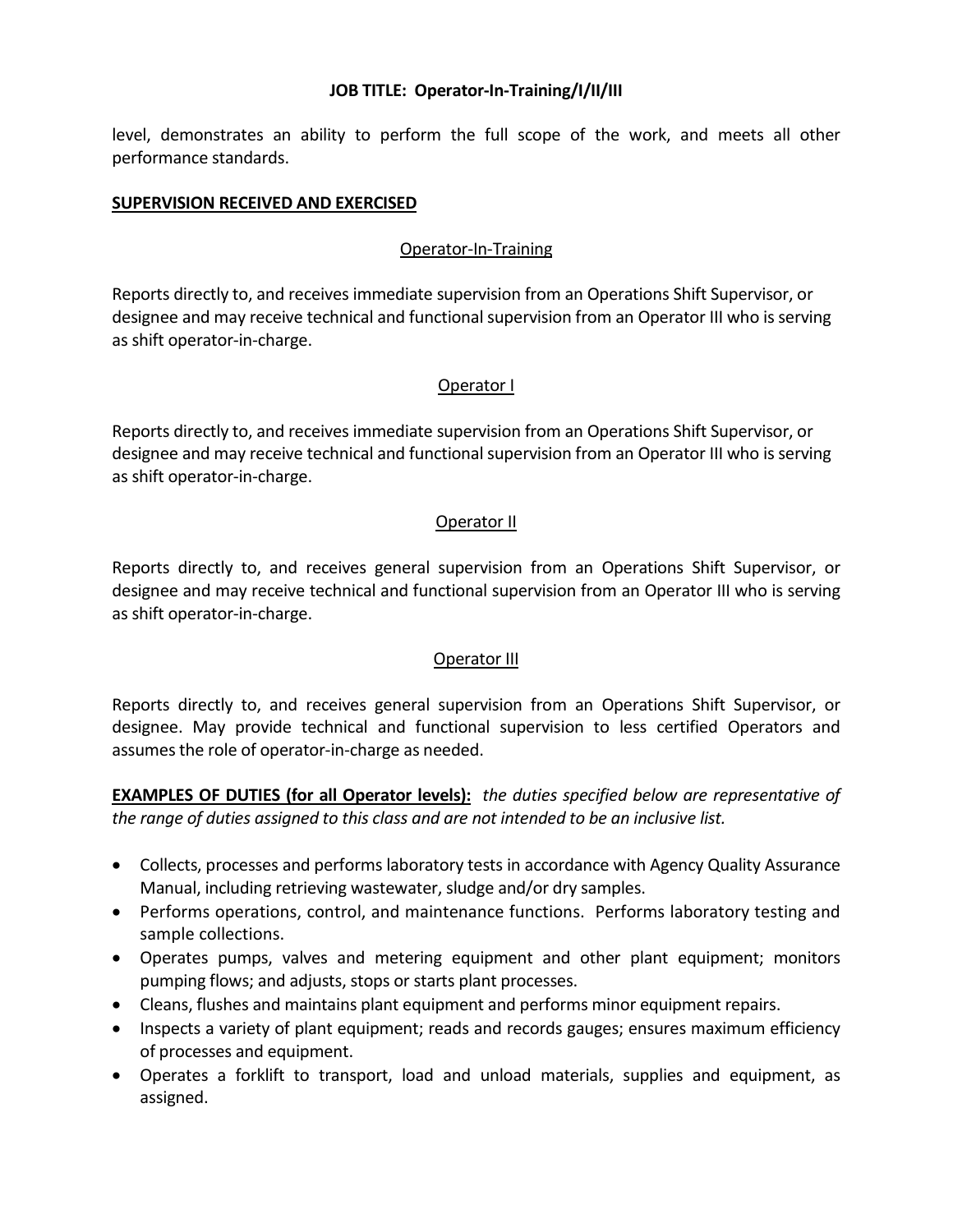- Delivers materials to laboratory.
- Enters and retrieves information using computer-based system application.
- Performs confined space entries to inspect tanks and other spaces.
- Performs record keeping functions such as logging plant operations, test results, maintenance work performed and unusual operating conditions; prepares and maintains a variety of records.
- Locates and troubleshoots malfunctions; investigates and inspects abnormal equipment gauge readings or other unusual situations; responds to alarms and treatment issues; and notifies appropriate personnel as necessary.
- Reports the need for repairs or maintenance if unable to be performed immediately.
- Interprets technical data and maintains a variety of accurate records, reports, and logs.
- Adheres to all safety policies and standard operating procedures, including the handling of chemicals used in the operation of the plant.
- Performs a variety of general facilities maintenance duties.
- Complies with all wastewater treatment facility permits and regulations.
- Accepts deliveries and handles other know hazardous chemicals.
- Work and assigned shift on a rotating basis.
- Represents the Agency with dignity, integrity, and the spirit of cooperation in all relations with staff and the public.
- Builds and maintains positive working relationships with co-workers, other Agency employees and the public using principles of good customer service.
- Performs related duties as assigned.

## **When acting as the designated shift operator-in-charge (with sufficient amount of Agency experience as determined by the Chief Plant Operator), duties include (Operator III only):**

- Ensures Agency compliance with the Wastewater Discharge Requirements (WDR).
- Performs the full range of operations, control, and maintenance functions during assigned shift while optimizing efficiency; performs laboratory testing and sample collections in accordance with Agency Quality Assurance Manual; demonstrates a full understanding of all applicable policies and work methods associated with assigned duties.
- Operates and monitors all SCADA systems; revises equipment settings as appropriate; makes inspections and corrects or controls system problems as necessary; documents problems and actions taken to address problems.
- Instructs staff in work procedures.
- Communicates, organizes, and directs staff efforts in response to emergency situations.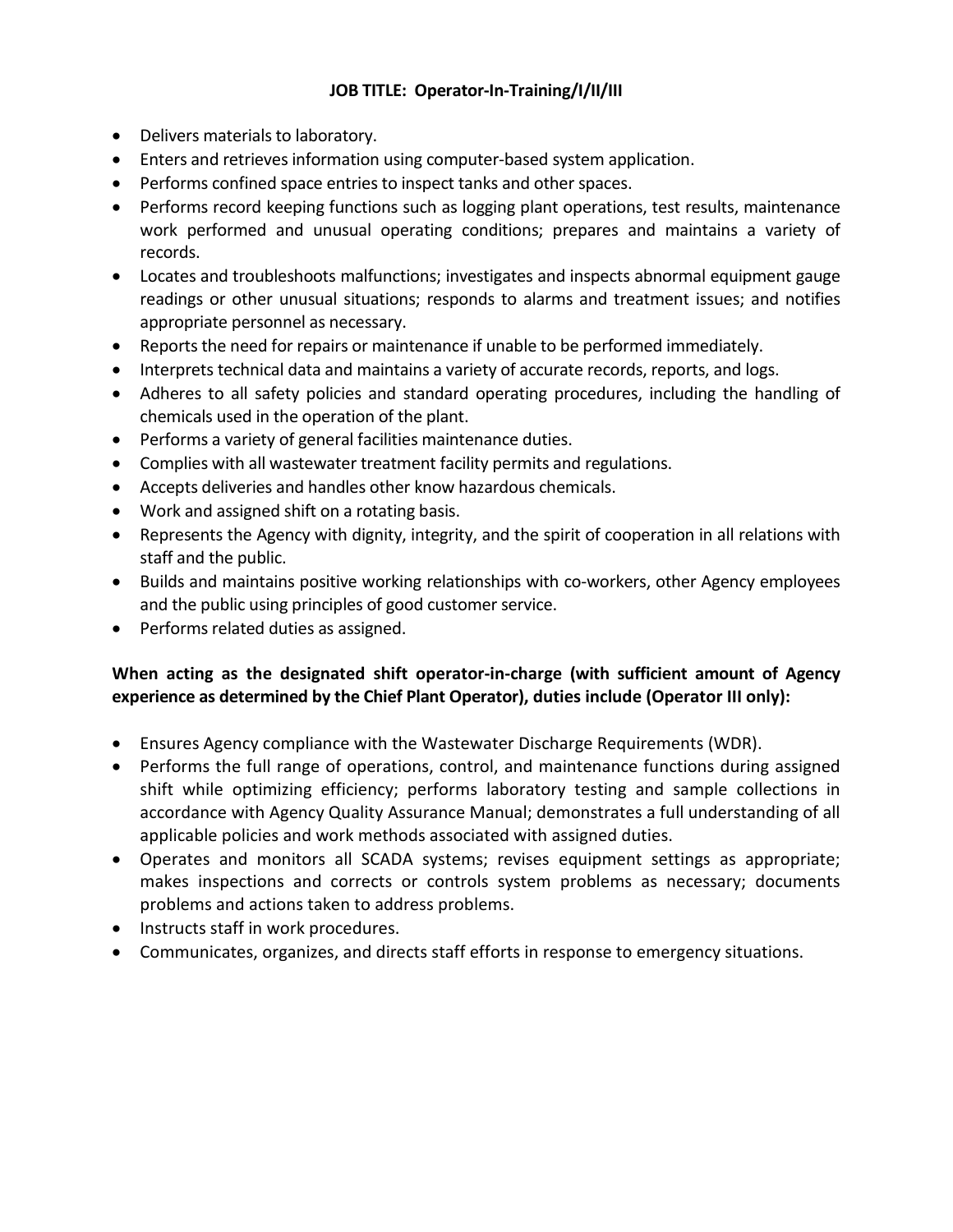## **QUALIFICATIONS**

#### Operator-In-Training

#### **Knowledge of:**

- Basic mechanical principles and practices.
- Basic mathematics, geometry and algebra.
- Basic principles and practices related to chemistry and biology.
- Manual and mechanized tools and equipment needed to make general repairs.
- Methods and processes to perform basic laboratory tests.
- Modern office practices, methods, and computer equipment.
- Operation of office equipment including personal computers, fax machines, copiers, printers, telephones, voicemail and e-mail systems, etc.
- Oral and written communication skills; business English including vocabulary, spelling, and correct grammatical usage and punctuation.
- Safe work practices.
- Principles and practices of customer service.

### **Ability to:**

- Learn to assist in the performance of a variety of unskilled and progressively more skilled tasks related to operating the wastewater treatment facility in a safe manner.
- Learn the requirements and essential aspects of the job, including safety rules and identifying hazards.
- Learn to safely operate a variety of manual and mechanized tools and equipment.
- Learn to make minor repairs.
- Learn to maintain accurate records, reports, and logs.
- Understand and carry out oral and written instructions.
- Read, write and comprehend the English language at a level necessary for effective job performance, exercising correct English usage, vocabulary, spelling, grammar and punctuation.
- Communicate effectively, tactfully and positively in both oral and written form.
- Operate and use modern office equipment and technology, including computers and learn to use applicable software.
- Maintain regular attendance and adhere to prescribed work schedule to conduct job responsibilities.
- Function in confined spaces and/or hazardous environment.
- Utilize appropriate safety procedures and practices for assigned duties.
- Establish and maintain effective working relationships with those contacted in the course of work.
- Contribute effectively to the accomplishment of Agency goals, objectives and activities.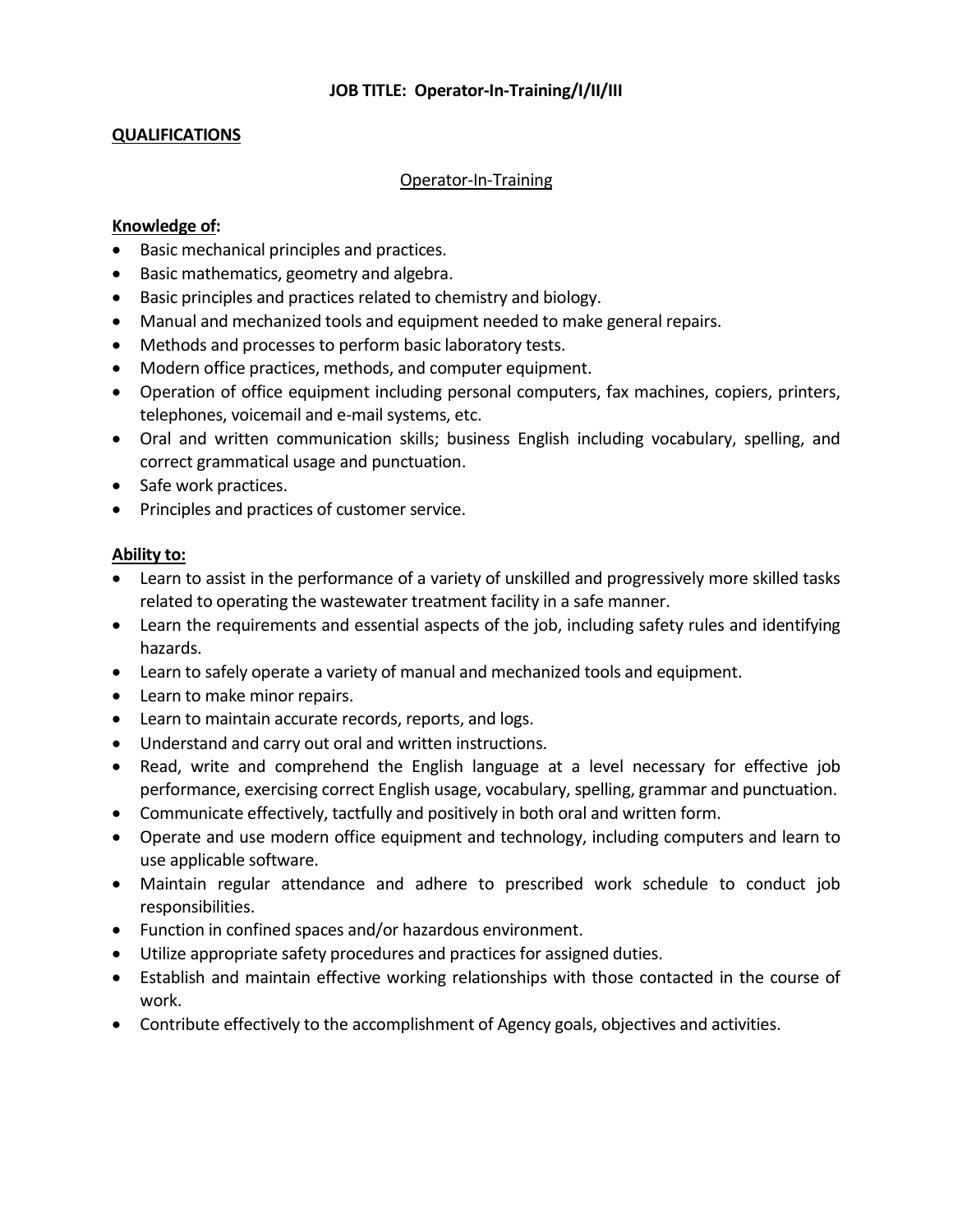#### **Experience and Education:**

Any combination of experience and training that would provide the required knowledge and abilities is qualifying (equivalent to California State Water Resources Control Board requirements for certification). A typical way to obtain the required knowledge and abilities would be:

#### **Experience:**

No previous wastewater treatment plant experience necessary.

#### **Education:**

Equivalent to completion of the twelfth grade.

#### **SPECIAL QUALIFICATIONS**

#### **License and Certificate:**

Possession of a valid California or Nevada Class C Driver License desirable.

Possession of a Wastewater Treatment Operator-In-Training Certificate from California State Water Resources Control Board within 4 months from date of hire.

Possession of, or ability to obtain a forklift certification within six months of appointment.

Possession of, or ability to obtain a confined space certification within six months of appointment.

Persons employed in this classification are required to participate in Agency provided training to acquire basic First Aid and Cardiopulmonary Resuscitation (CPR) certificates during the initial 12 months of employment and continued maintenance of a valid certificate as a condition of employment for this position.

Possession of, or ability to obtain a 40-hour Hazwoper Hazardous Materials Technician Level III certification within six months of appointment.

### Operator I

In addition to the qualifications for the Operator-In-Training:

#### **Knowledge of:**

- Basic mechanical, electrical and hydraulic principles including pumps and piping.
- Relevant software programs used in wastewater treatment operations.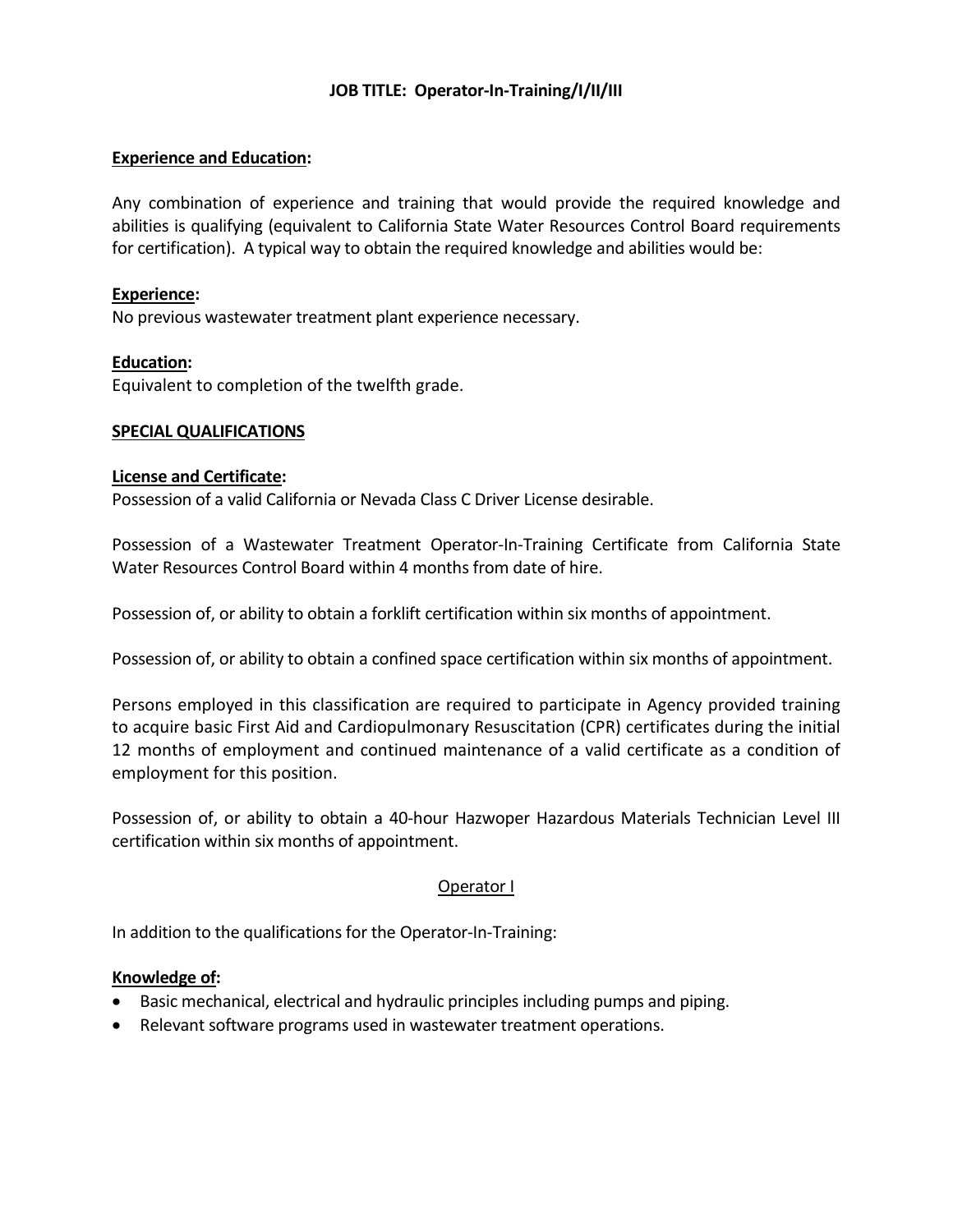## **Ability to:**

- Learn to perform a variety of semi-skilled and skilled tasks associated with the operation and maintenance of the Agency's wastewater treatment plant; monitor treatment plant operations; respond to alarms; collect and analyze samples.
- Learn all requirements and essential aspects of the job, learn and observe safety rules and identify hazards; intermittently locate, analyze, detect and diagnose problem equipment and determine solutions; locate, adjust and operate tools and equipment; intermittently access, review, interpret and enter or adjust information on documents and work orders, remember instructions and how to operate equipment; interpret and communicate technical and numerical information.
- Safely operate a variety of manual and mechanized tools and equipment.
- Learn to investigate equipment and equipment problems.
- Assist to make minor equipment repairs and adjustments.
- Learn to enter or record technical data and information.
- Maintain accurate records, reports and logs.
- Learn to interpret diagrams and technical instructions.
- Learn the safe handling of hazardous materials, liquids, solids and gases used in plant operations.
- Learn to safely operate a variety of manual and mechanized tools and equipment, including forklift, as needed.
- Learn to prioritize workload to meet deadlines.

### **Experience and Education:**

Any combination of experience and training that would provide the required knowledge and abilities is qualifying (equivalent to California State Water Resources Control Board requirements for certification). A typical way to obtain the required knowledge and abilities would be:

#### **Experience:**

One year of experience similar to an Operator-In-Training with T-TSA.

### **Education:**

Equivalent to completion of the twelfth grade.

### **SPECIAL QUALIFICATIONS**

#### **License and Certificate:**

Possession of a valid California or Nevada Class C Driver License desirable.

Possession of a Wastewater Treatment Operator Grade I Certificate issued by the California State Water Resources Control Board.

Possession of, or ability to obtain a forklift certification within six months of appointment.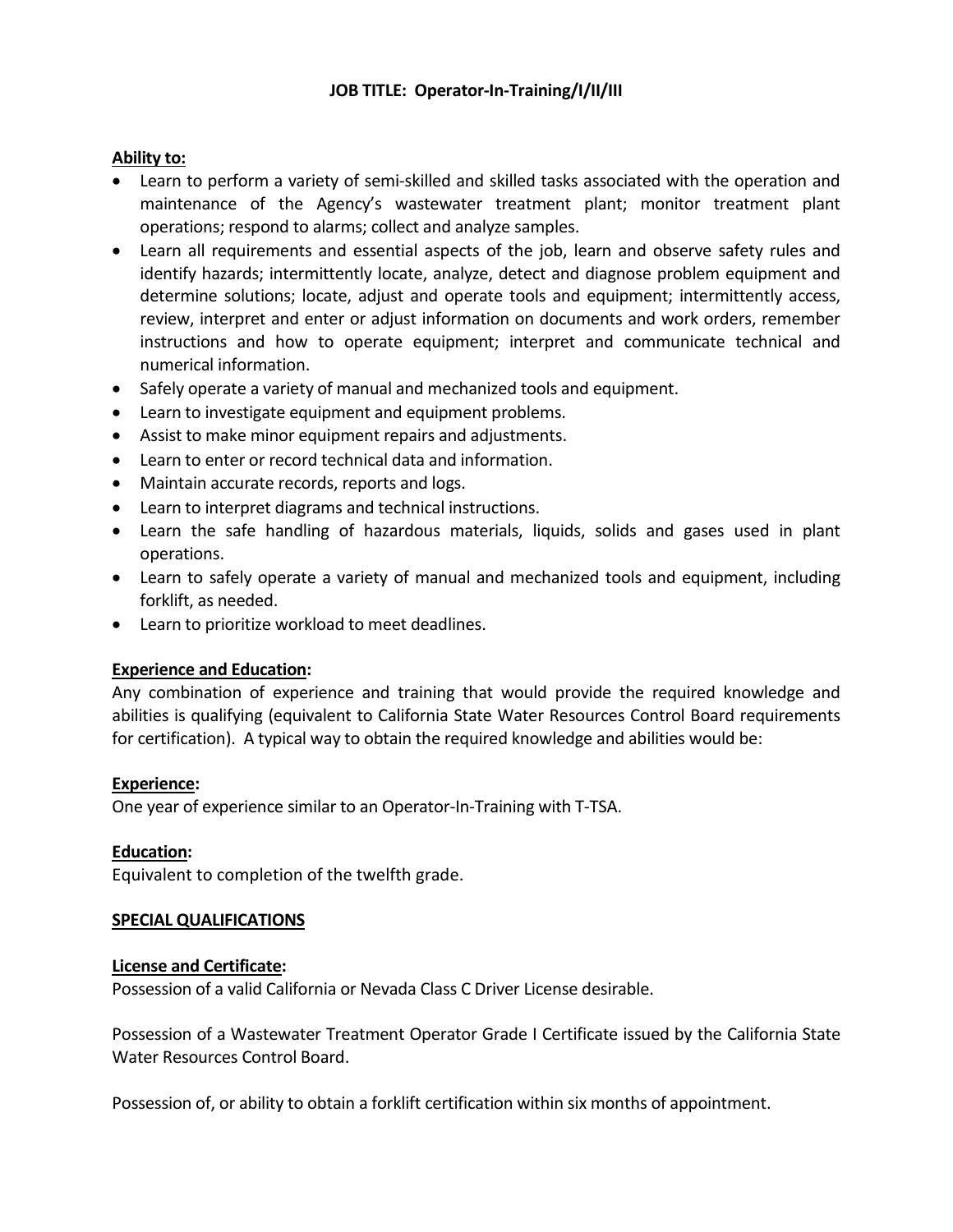Possession of, or ability to obtain a confined space certification within six months of appointment.

Persons employed in this classification are required to participate in Agency provided training to acquire basic First Aid and Cardiopulmonary Resuscitation (CPR) certificates during the initial 12 months of employment and continued maintenance of a valid certificate as a condition of employment for this position.

Possession of, or ability to obtain a 40-hour Hazwoper Hazardous Materials Technician Level III certification within six months of appointment.

### Operator II

In addition to the qualifications for the Operator I:

#### **Knowledge of:**

- Basic principles and practices associated with operating a wastewater treatment plant and associated facilities.
- Proper handling of hazardous materials, liquids, solids and gases used in plant operations.
- Water quality testing procedures.

### **Ability to:**

- On an ongoing basis, know and understand all requirements and essential aspects of the job including laws, regulations, rules and codes related to area of assignment; know and observe safety rules and identify hazards; intermittently locate, analyze, detect and diagnose problem equipment and determine solutions; problem solve issues related to area of assignment; remember various processes and requirements and how to operate equipment; intermittently access, review, and interpret and adjust or enter data on work orders, reports and other documents; identify, interpret and communicate technical and numerical information.
- Perform a variety of progressively more skilled tasks related to the operations of the wastewater treatment facility in a safe manner.
- Enter or record technical data and information.
- Assist with the investigation of equipment and equipment problems.
- Make minor equipment repairs and adjustments.
- Interpret diagrams and technical instructions.
- Safely operate a variety of manual and mechanized tools and equipment, including forklift, as needed.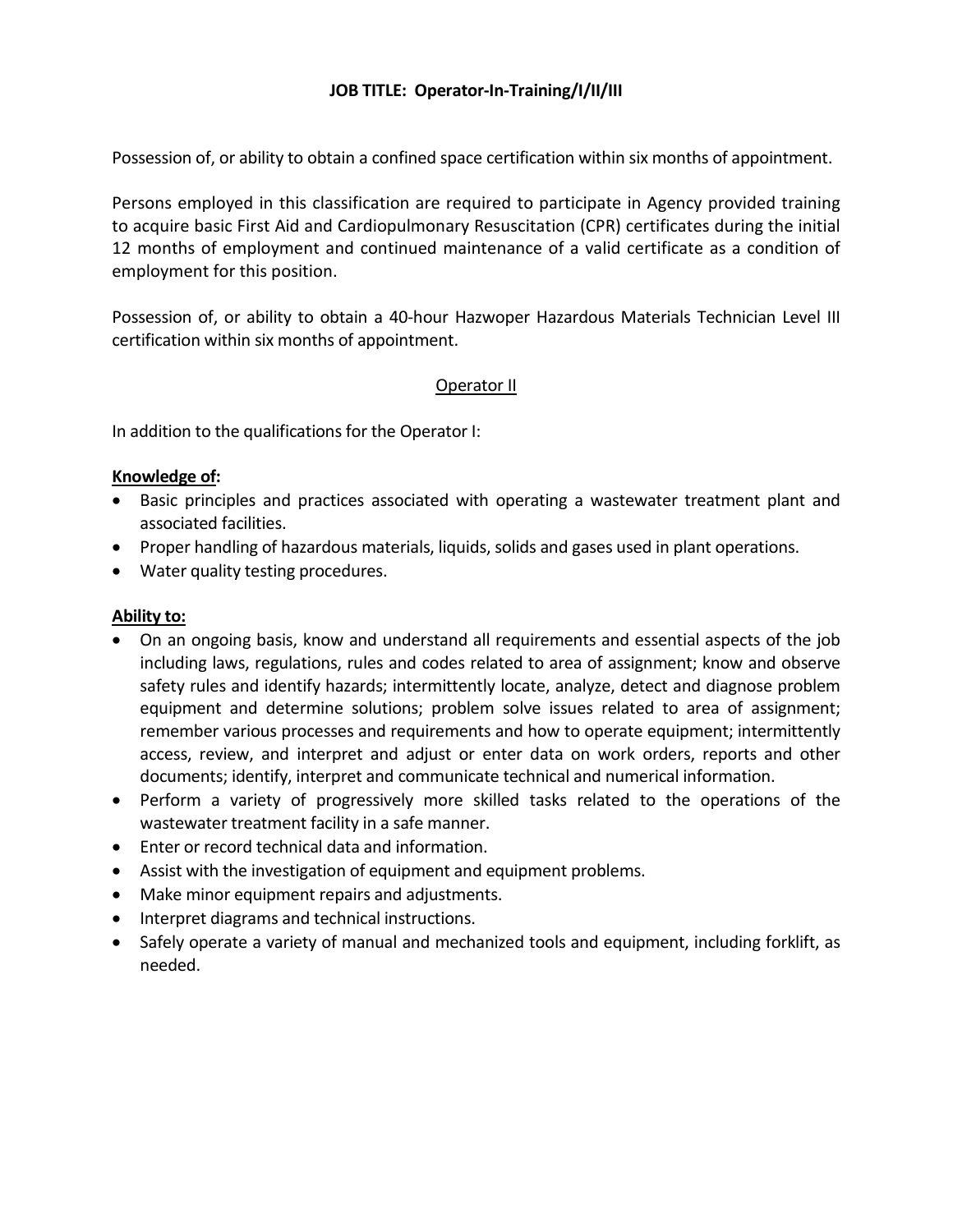• Prioritize workload to meet deadlines.

## **Experience and Education:**

Any combination of experience and training that would provide the required knowledge and abilities is qualifying (equivalent to California State Water Resources Control Board requirements for certification). A typical way to obtain the required knowledge and abilities would be:

### **Experience:**

Eighteen months of experience similar to an Operator I with T-TSA.

### **Education:**

Equivalent to completion of the twelfth grade.

#### **SPECIAL QUALIFICATIONS**

#### **License and Certificate:**

Possession of a valid California or Nevada Class C Driver License desirable.

Possession of a Wastewater Treatment Operator Grade II Certificate issued by the California State Water Resources Control Board.

Possession of, or ability to obtain a forklift certification within six months of appointment.

Possession of, or ability to obtain a confined space certification within six months of appointment.

Persons employed in this classification are required to participate in Agency provided training to acquire basic First Aid and Cardiopulmonary Resuscitation (CPR) certificates during the initial 12 months of employment and continued maintenance of a valid certificate as a condition of employment for this position.

Possession of, or ability to obtain a 40-hour Hazwoper Hazardous Materials Technician Level III certification within six months of appointment.

### Operator III

In addition to the qualifications for the Operator II:

### **Knowledge of:**

- Methods and procedures for wastewater treatment.
- Methods and procedures for troubleshooting equipment associated with the operation of a wastewater treatment plant.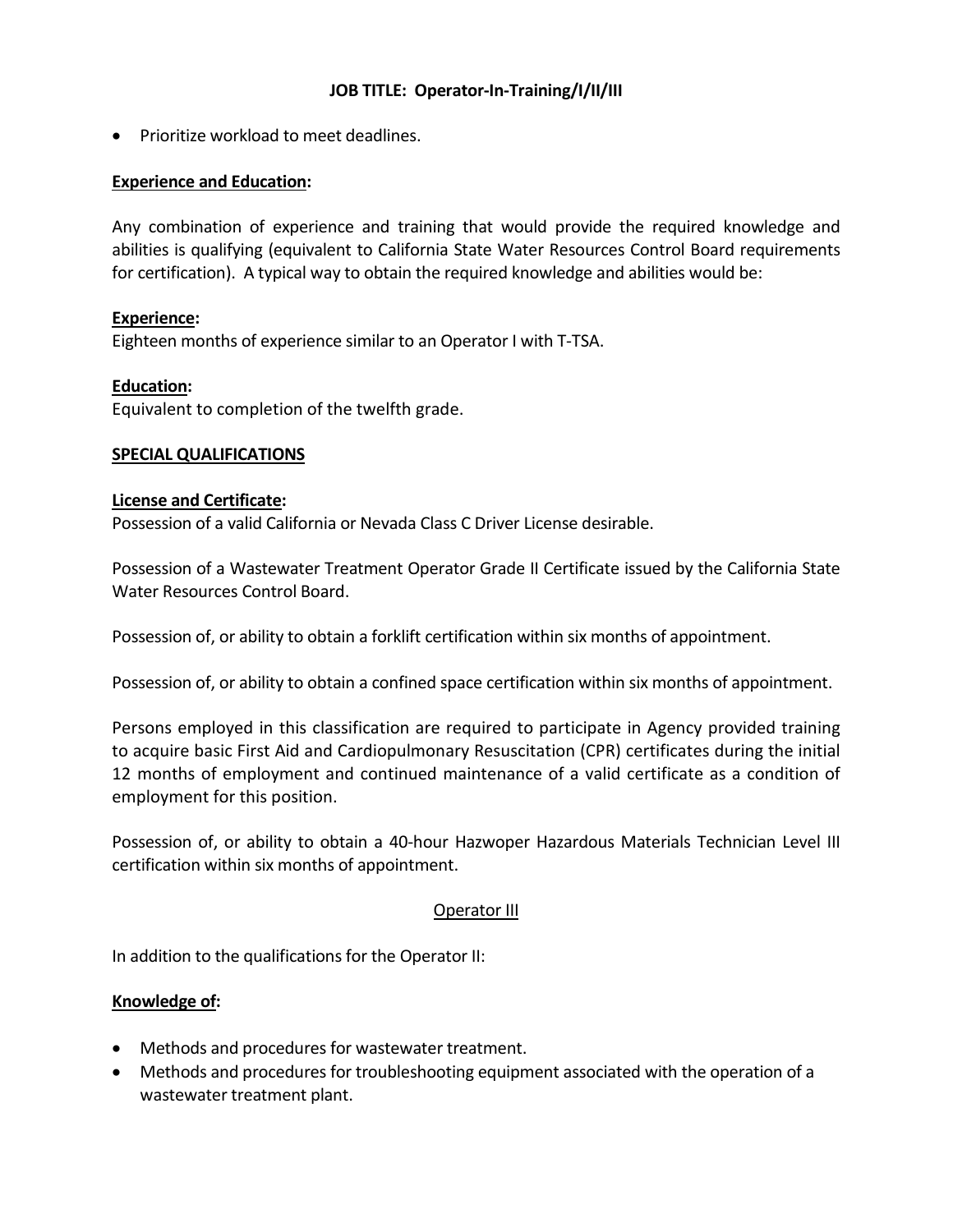- Principles and practices of trend analysis.
- Emergency response procedures.
- Principles and practices of training and technical and functional supervision of less experienced staff.

## **Ability to:**

- Interpret and apply a variety of instructions furnished in written, oral, diagram, or other form.
- Calculate figures and amounts including percentages, areas, circumferences, and volumes and apply the concepts of basic algebra and geometry.
- Act as Emergency Coordinator and respond to urgent situations, if assigned.
- Assist with the enforcement of safety policies and ensures standard operating procedures are followed.
- Serve as shift operator-in-charge, as needed, and provide technical or functional supervision of less experienced staff, with sufficient amount of Agency experience as determined by the Chief Plant Operator.
- Assist with the development and implementation of training for lower level Operators. Shut down areas of the system if needed.

### **Experience and Education:**

Any combination of experience and training that would provide the required knowledge and abilities is qualifying (equivalent to California State Water Resources Control Board requirements for certification). A typical way to obtain the required knowledge and abilities would be:

### **Experience:**

Three years of experience similar to an Operator II with T- TSA.

**Education:**

Equivalent to completion of the twelfth grade.

### **SPECIAL QUALIFICATIONS**

### **License and Certificate:**

Possession of a valid California or Nevada Class C Driver License desirable.

Possession of a Wastewater Treatment Operator Grade III Certificate issued by the California State Water Resources Control Board.

Possession of, or ability to obtain a forklift certification within six months of appointment.

Possession of, or ability to obtain a confined space certification within six months of appointment.